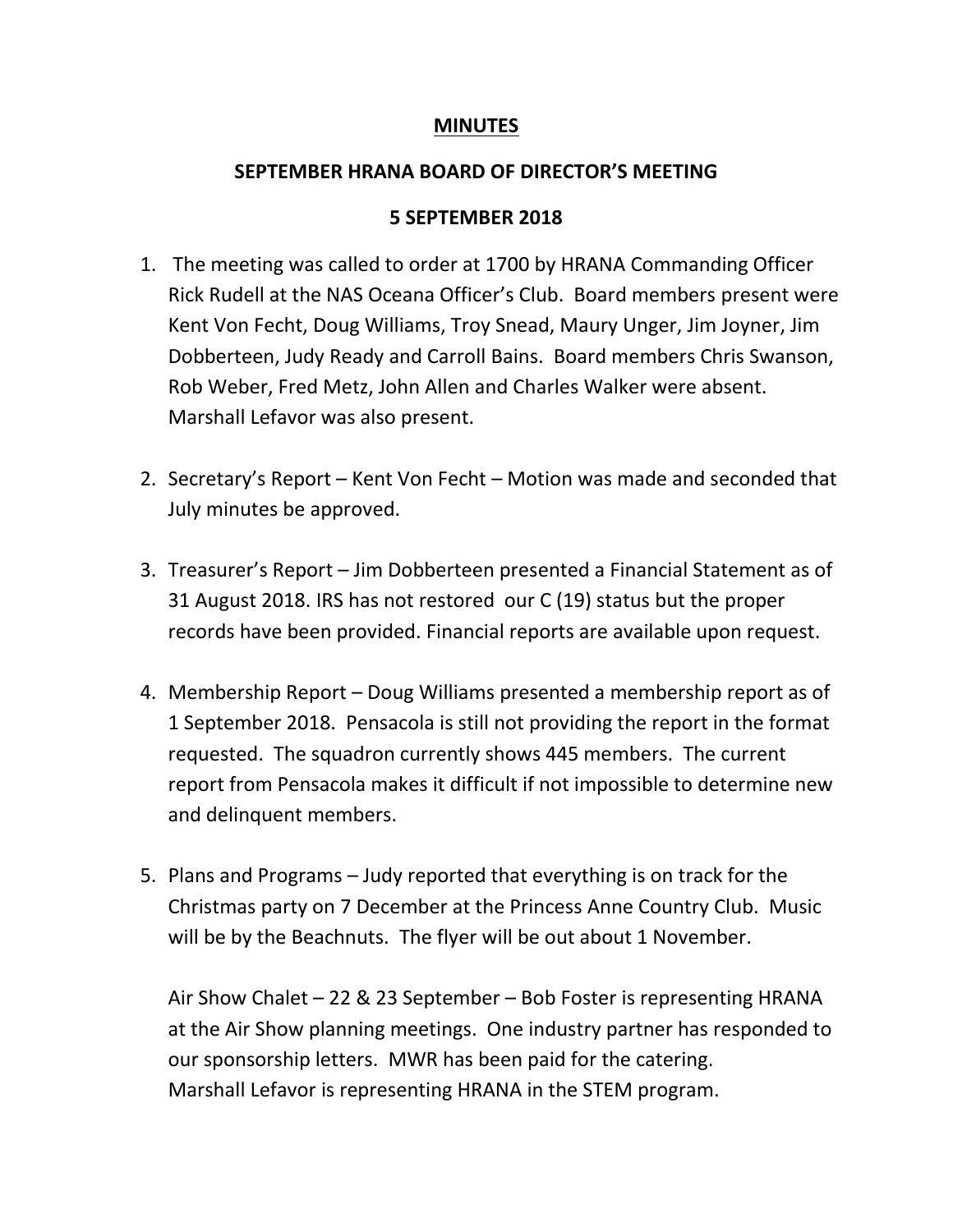Rick reported on the status of the 75<sup>th</sup> Anniversary Motorcade which will honor personnel who served at NAS Oceana during each of the decades from the 1940s thru the current decade.

- 6. PAO Report Troy Snead reported that he will submit articles on the last two luncheons to Wings of Gold. Marshall Lefavor has agreed to perform liaison with VFA-106 concerning patching ceremonies. The deadline for submitting articles for the next "WINGS OF GOLD" magazine is 11/15/18. We plan on writing an article on HRANA's participation in the NAS Oceana Air Show.
- 7. Monument Report Fred Metz was not present. Carroll Reported that the camera is working.
- 8. Luncheons

September – Luncheon cancelled. Club closed in preparation for the air show.

October – Wednesday 17 October, 1130 – Dam Neck Annex, Shifting Sands Club, Fireside Room – Speaker TBA.

9. Old Business

Funds requests for operating and monument maintenance funds have not been sent out.

10. New Business

.

- 11.CO/XO Comments None
- 12.Hot Wash-up